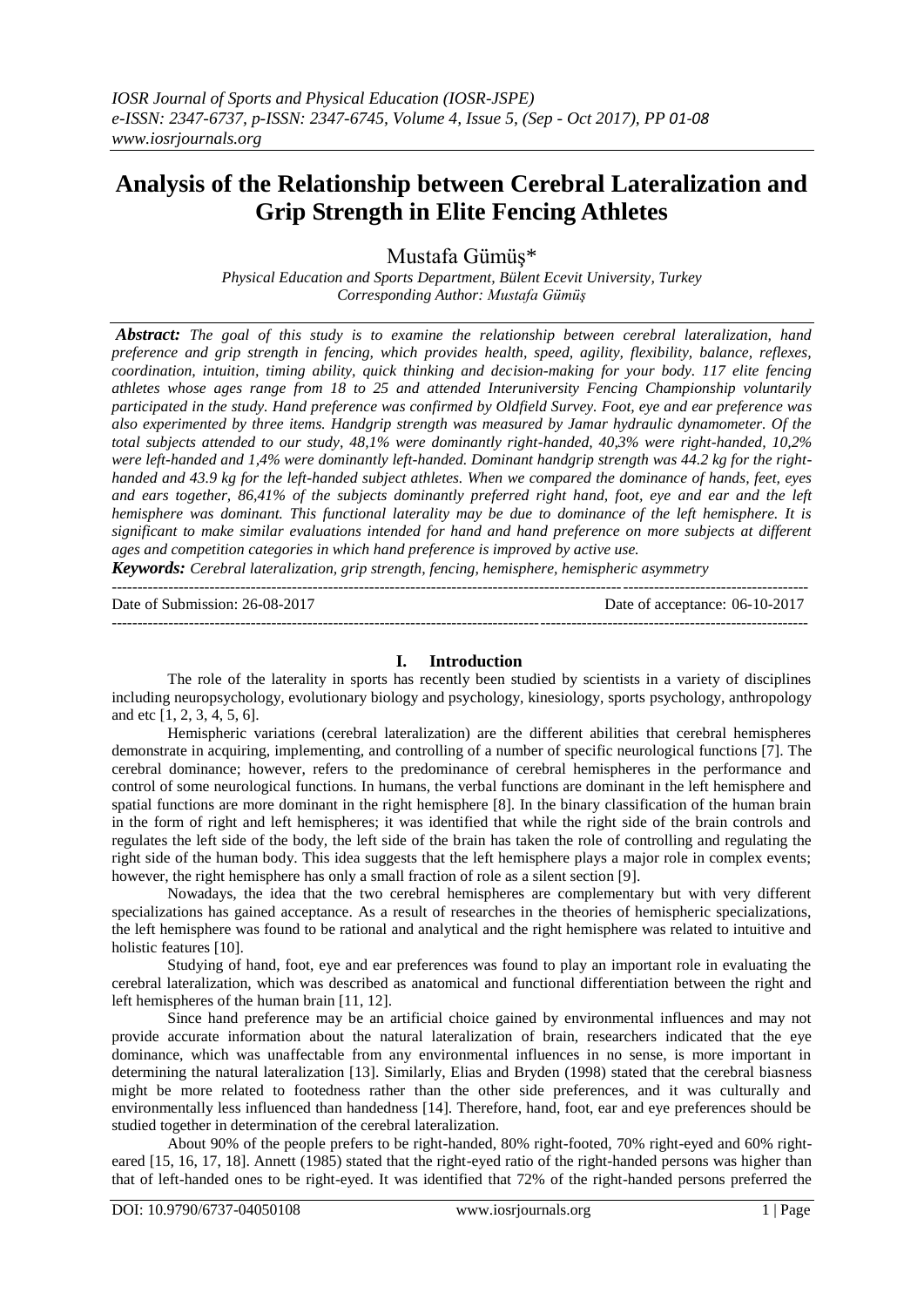right foot, 1.5% left foot, and 26.5% both feet; however, 54.8% of the left-handed individuals preferred the left foot, 18.7% right foot, and 26.5% both feet [19].

In fencing, the ability level of each individual depends on several variables. These are high level of hand, foot, eye coordination combined with quality of vision, perception, thinking quickly with reflex, balance and agility. We can say that the most important issue is the visual variables. As in all other sports branches, using lateral functions in fencing sport, in other words, using one side of the body separately or in combination provide motion enrichment.

Attention is of great significance for fencers. Mental abilities such as attention, perception, intelligence, reaction and expectation are considered to be the most important factors that must be managed. Mental abilities play a major role in motor behavior, as well as emotions and responses during participation in physical activity in sports. Using mental abilities and emotional factors at the highest limits enhances the effort of athletes during training and competitions [20].

In this direction, it was aimed to determine the hemispheric differences and the hand grip strength, which is considered as an indication of the individual's muscle strength and upper extremity functional integrity, and the relationship between these two issues in the fencing sport that gives health, strength, speed, power, agility, flexibility, balance, reflex, coordination, intuition, timing ability, quick thinking and gained decision making ability to the human body.

## **II. Method**

## **The Subjects**

As 63 were at national level, a total of 117 elite fencing athletes, competed in the intercollegiate fencing championship and aged from 18 to 22 (22.07 $\pm$ 2.29) years old, participated in this study.

## **Protocol**

Hand preference was assessed using the Edinburgh Handedness Inventory, and the Geschwind Scores[21] were calculated. Ten questions were asked to each subject regarding their hand preferences for writing, drawing, throwing, using various implementations such as scissors, toothbrush, knife without fork, spoon, striking matches, and jar opening. They were asked to put "+" in the column associated with the hand they used to carry out these activities. They were asked to put "++" in the associated column if their preferences for one hand was very strong; and to put a "+" in both columns if they were using both hands equally. A "++" in the right column was assigned plus 10 points, a "+" in the right column plus 5 points, whereas a "++" in the left column minus (–) 10 points (minus) and a "+" in the left column minus (–) 5 points. The sum of these points was used to determine the Geschwind Score (GS), as an indicator of the direction and degree of hand preferences of the subjects. Hand preference was evaluated in 5 groups depending on the GS values, as consistent right-handers: +80<GS<+100, weak right-handers: +20<GS<+75, ambidexters: −15<GS<+15, weak left-handers: –75<GS<−20, and strong left-handers: –100<GS<-80 [21, 22].

The foot preference was analyzed based on the three items (kicking a ball, picking up a pebble, stepping onto a chair), eye preference was assessed by three items (looking through a keyhole, looking into a bottle, and looking through a telescope), and ear preference was also assessed by three items (listening to a door, listening to a heartbeat, and using an earphone). The items were scored on a three-point scale of left, mixed and right, scored as  $-1$ , 0, and  $+1$  [23].

The hand grip strength measurements were made via the Jamar hydraulic hand dynamometer (Sammons Preston, USA). The dominant side was given priority. The measurement was made when a subject was in a sitting position while the forearm was in a 90 – degree flex (without support from the body). During the measurements, the wrist was regarded to be in a neutral position. The measurement was made in three successive replications and the average value was used as data. Values were recorded in kilograms [24].

## **Statistical analysis**

Data were evaluated with SPSS for Windows 21.0 program, descriptive values were shown as "arithmetical mean ± standard deviation. Mann-Whitney U test and independent samples t-test was used for comparisons between groups, and results of analyses were analyzed within 95% confidence interval.

## **III. Results**

With varying ages of subjects between 18 and 25 in the study, the athlete's average ages, heights and weights were identified as  $22.07\pm2.29$ ,  $171.97\pm9.34$ , and  $67.70\pm13.20$ , respectively. Of the 117 fencing athletes, 63 were identified to be at national team athletes and 95 were licensed. The subjects were determined to play sports for  $2.09\pm0.69$  hours in a day,  $3.42\pm1.27$  days in a week, and  $7.59\pm4.85$  years in their lifetime.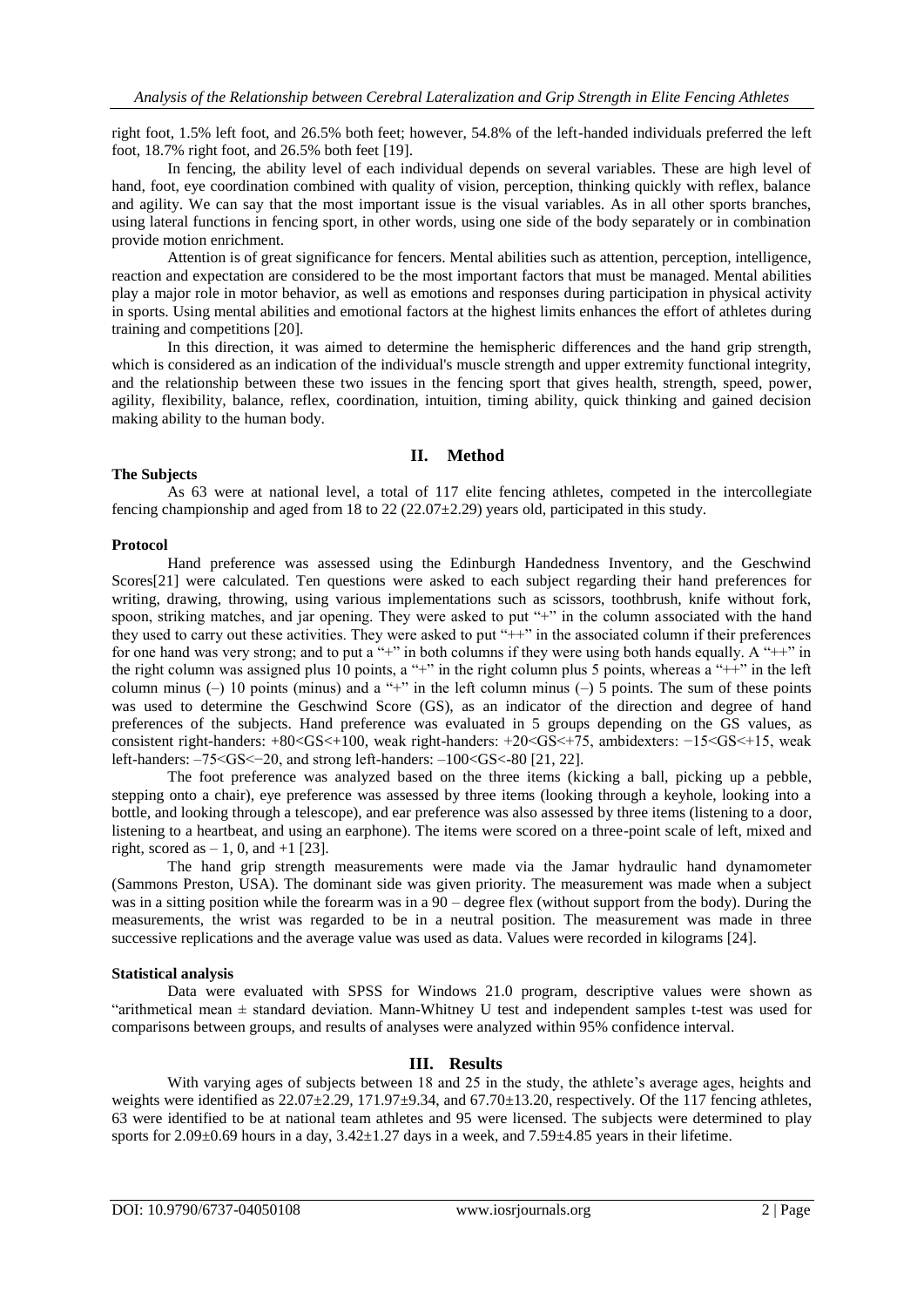When the distribution of hand preference of the subjects  $(n=117)$  was considered, 88.4%  $(n=103)$  of the subjects preferred the right hand and 11.4% (n=14) the left hand. No ambidexter athlete was identified (Table 1).

| Variables                             |        | <b>Lateralization Survey</b> | <b>Score</b>                  | Distribution of hand | n    | $\frac{0}{0}$ | Total |               |
|---------------------------------------|--------|------------------------------|-------------------------------|----------------------|------|---------------|-------|---------------|
|                                       |        | <b>Scoring</b>               |                               | preference           |      |               |       | $\frac{0}{0}$ |
| Right-<br>Hand<br>Preference<br>Left- |        | Between $+80$ and $+100$     | 92                            | Strong right-handed  | 56   | 48.1<br>103   |       | 88.4          |
|                                       | handed | Between $+20$ and $+75$      | 70<br>Weak right-handed       |                      | 47   | 40.3          |       |               |
|                                       | handed | Between -20 and -75          | Weak left-handed<br>12<br>-66 |                      | 10.2 | 14            | 11.6  |               |
|                                       |        | Between -80 and -100         | -94                           | Strong left-handed   |      | 1.4           |       |               |

**Table 1:** Numerical distribution of the hand preference groups based on the results of the lateralization survey.

When the distribution of foot preference of the fencing athletes was analyzed, 87.2% (n=102) were observed to prefer the right foot, and 12.8% (n=15) the left foot. Similarly, when the distribution of the eye preference of the subjects was analyzed, 88.4% were observed to prefer right eye (n=103) and 11.6% (n=14) left eye. However, when the distribution of ear preference of the subjects was analyzed, 85.8% (n=100) were observed to prefer the right ear and  $14.5\%$  (n=17) the left ear. We did not identify any fencing athletes who use both feet, eyes and ears in our study (Table 2).

| Variables              |                   | n   | $\frac{0}{0}$ |
|------------------------|-------------------|-----|---------------|
| <b>Foot Preference</b> | <b>Right Foot</b> | 102 | 87,2          |
|                        | <b>Left Foot</b>  | 15  | 12,8          |
| <b>Eye Preference</b>  | <b>Right Eye</b>  | 103 | 88,4          |
|                        | Left Eye          | 14  | 11,6          |
| <b>Ear Preference</b>  | <b>Right Ear</b>  | 100 | 85,5          |
|                        | Left Ear          | 17  | 14,5          |
|                        |                   |     |               |

**Table 2:** Distribution of the dominant foot, eye and ear preferences of the subjects.

When we compared the hand, foot, eye and ear dominance of the subjects together, we resulted in that 86.41% (n=86) preferred right hand, foot, eye and ear dominantly, and observed that the left hemisphere was dominant. However, the preference of 14.29% of the subjects were left hand, foot, eye and ear dominantly, and the right hemisphere was dominant among those subjects (Table 3).

| Hand    | Foot    | Eye      | Ear            | $\mathbf n$    | $\tilde{\phantom{a}}$<br>$\frac{6}{9}$ |
|---------|---------|----------|----------------|----------------|----------------------------------------|
| R       | R       | R        | R              | 89             | 86,41                                  |
| $\bf R$ | $\bf R$ | $\bf R$  | L              | 2              | 1,94                                   |
| R       | R       | L        | R              | $\overline{2}$ | 1,94                                   |
| R       | L       | $\bf R$  | R              | 6              | 5,83                                   |
| R       | L       | R        | L              | $\overline{2}$ | 1,94                                   |
| $\bf R$ | L       | L        | L              | $\overline{2}$ | 1,94                                   |
|         |         |          | <b>Total R</b> | 100            | 100                                    |
| L       | R       | $\bf{R}$ | $\bf R$        | 1              | 7,14                                   |
| L       | R       | L        | L              | 8              | 57,14                                  |
| L       | L       | $\bf{R}$ | $\bf R$        | $\overline{c}$ | 14,29                                  |
| L       | L       | R        | L              | 1              | 7,14                                   |
| L       | L       | L        | L              | 2              | 14,29                                  |
|         |         |          | <b>Total L</b> | 100            | 100                                    |

**Table 3:** Evaluation of hand, foot, eye, ear dominance of the subjects.

(R: Right, L:Left)

Among the fencing athletes participated in our study, the dominance of the right hand and foot frequency were identified as 90.29% (n=93), the dominance of right hand and eye frequency were determined as 96.12% (n=99) and the dominance of right hand and ear frequency were 94.17% (n=97), respectively. A statistically significant difference was observed between left hand and left foot dominances ( $p<0.05$ ) (Table 4).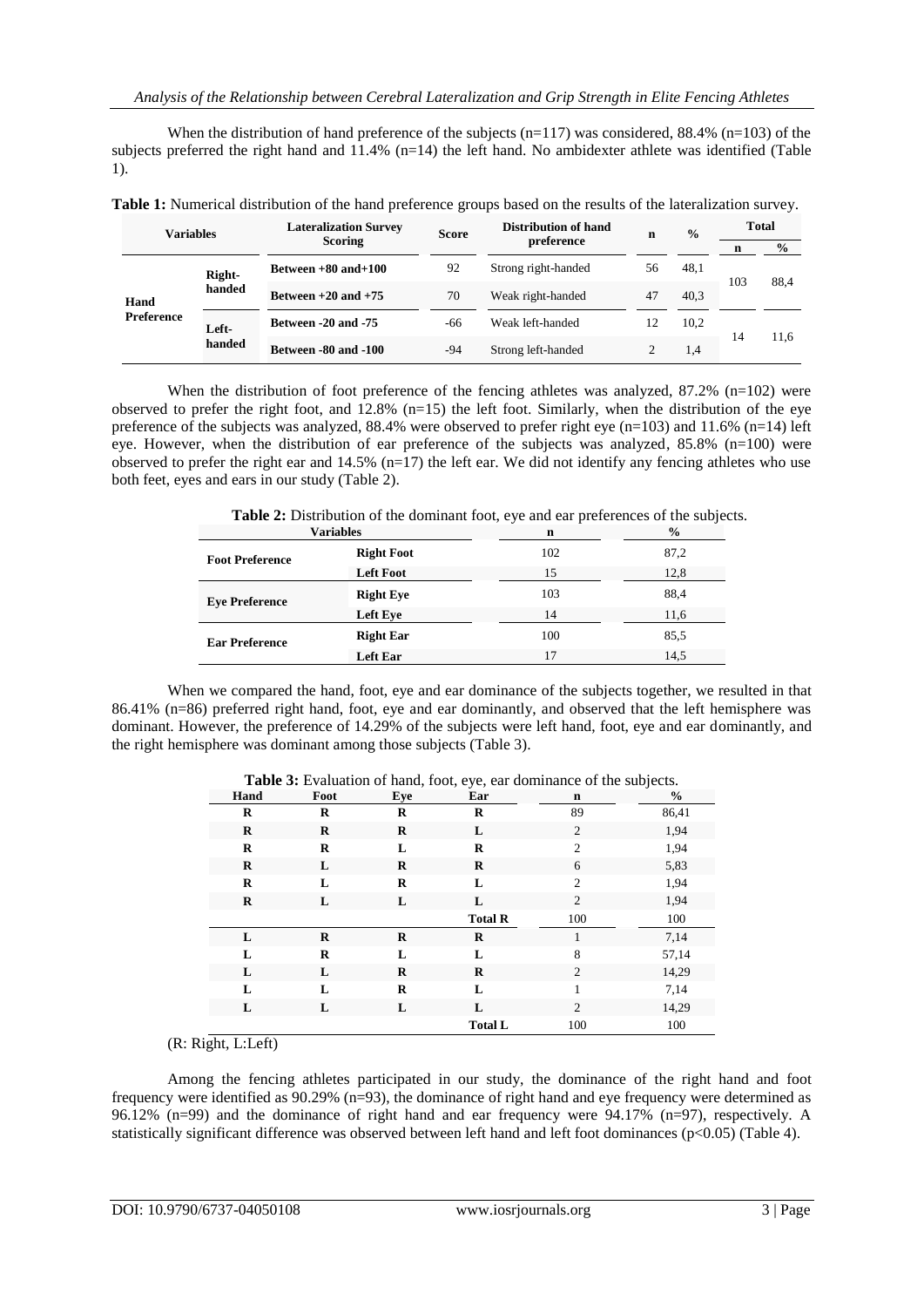|                             |             | <b>Right Handedness</b> $(n=103)$ |             | <b>Left Handedness</b> $(n=14)$ |       |  |
|-----------------------------|-------------|-----------------------------------|-------------|---------------------------------|-------|--|
| <b>Variables</b>            | $\mathbf n$ | $\frac{6}{9}$                     | $\mathbf n$ | $\frac{0}{0}$                   | p     |  |
| <b>Right Foot Dominance</b> | 93          | 90,29                             | 9           | 64,29                           |       |  |
| <b>Left Foot Dominance</b>  | 10          | 9,71                              | 5           | 35,71                           | 0,012 |  |
| <b>Right Eye Dominance</b>  | 99          | 96,12                             | 4           | 28,57                           | 0,236 |  |
| <b>Left Eye Dominance</b>   | 4           | 3,88                              | 10          | 71,43                           |       |  |
| <b>Right Ear Dominance</b>  | 97          | 94,17                             | 3           | 21,43                           | 0,183 |  |
| <b>Left Ear Dominance</b>   | 6           | 5,83                              | 11          | 78,57                           |       |  |

**Table 4:** Evaluation of dominance frequency of hand, foot, eye and ear of the subjects.

Among the fencing athlete subjects participated in our study, the dominant hand grip strength was identified as  $44.2$  kg for the right-handers (n=103, 88.4%) and 43.9 kg for the left-handers (n=14, 11.6%). However, the nondominant hand grip strength was found to be 42.8 kg in the right-handers and 41.5 kg in the left-handers. No statistically significant difference was observed between the dominant hand ( $p=0.065$ ) and the nondominant hand ( $p=0.081$ ) preferences, and the grip strengths. ( $p<0.05$ ) (Table 5).

|                     |                     | <b>Hand Preference</b> |               | <b>Grip Strength</b>    |                |                            |                |
|---------------------|---------------------|------------------------|---------------|-------------------------|----------------|----------------------------|----------------|
| <b>Variables</b>    |                     | $\mathbf n$            | $\frac{0}{0}$ | <b>Dominant</b><br>Hand | $\mathbf{p}^1$ | <b>Nondominant</b><br>Hand | $\mathbf{p}^2$ |
| <b>Right-handed</b> | <b>Strong Right</b> | 56                     | 48,1          | 44,3                    | 0.065          | 43,1                       | 0.081          |
|                     | Weak Right          | 47                     | 40,3          | 44,1                    |                | 42,5                       |                |
|                     | <b>Total</b>        | 103                    | 88,4          | 44,2                    |                | 42,8                       |                |
| Left-handed         | Strong Left         | 12                     | 10,2          | 44,1                    |                | 41,5                       |                |
|                     | Weak Left           | 2                      | 1,4           | 43,7                    |                | 41,5                       |                |
|                     | <b>Total</b>        | 14                     | 11,6          | 43,9                    |                | 41,5                       |                |

**Table 5:** Evaluation of the relationship between hand preferences and grip strengths of the subjects.

p<sup>1</sup>: Between the right-handed and left-handed groups by grip strength of dominant hand.

 $\overline{p}^2$ : Between the right-handed and left-handed groups by grip strength of non-dominant hand.

## **IV. Discussion**

In recent studies related to hemispheric asymmetry, determination of the performance of individual"s hand, foot and eye was aimed in order to be able to form a study basis on cerebral lateralization. Based on the study results, performances of hand, foot and eye preferences were determined to play an important role in the evaluation of brain lateralization (Barut et al., 2004).

Hemispheric asymmetry has been presented to be different abilities that the brain hemispheres show in performance and control of some neurological functions (Tan and Çalıskan, 1987), and many behavioral asymmetries that are the result of hemispheric asymmetry have been described (Tanrıdağ, 1994). Ambidextrous and left-handers were considered to provide significant advantages in boxing, fencing, judo (Baker and Schorer, 2013), basketball, handball and wrestlers, furthermore, it also provides important advantages for sculptors, surgeons and players of musical instruments (Uzun and Alkan, 2002).

Fencing has been a very old sport with well-developed pedagogies for techniques and tactics. Consistent with its predictions, in professional rankings of interactive sports such as table tennis or fencing, where athletes can directly influence and constrain actions of each other, the athletes using their left hand for tasks such as holding a racket or a foil were found to be overrepresented (Raymond et al., 1996; Loffing and Hagemann, 2012; Grouios, 2004).

In the current study, we investigated the relationships between cerebral lateralization, hand, foot, eye, ear preference and the hand grip strength among the elite fencing athletes and 48.1% of the athletes were identified as strongly right-handed, 40.3% were weakly right-handed, 1.4% were strongly left-handed, and 10.2% were weakly left-handed.

In his study, Bescos et al., (2009) detected that 18 (21%) of the fencers (n=87) that were attended to Barcelona 2008 Fencing World Cup from 32 different countries were left-handed. Voracek, Reimer, & Dressler, (2010) reported that 11.1% of the subject fencers in their study (n=99) were observed to be left-handed. Among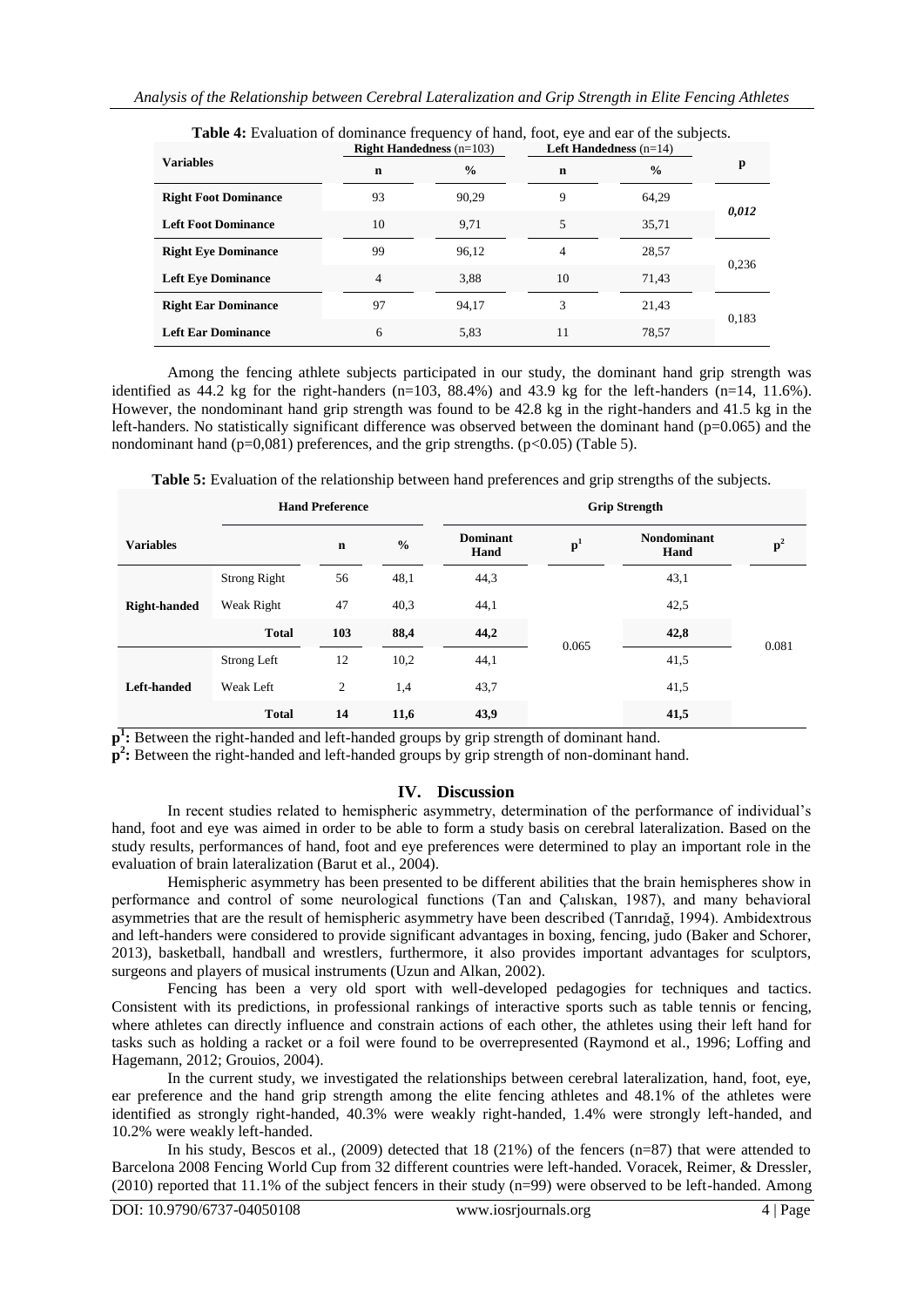the athletes of national weightlifting, gymnastics, taekwondo and wrestler sports participated in their researches, Gümüş and Akalın, (2016) determined the ratio of right-handedness, strong right-handedness, left-handedness and strong left-handedness as 84.1%, 42.9%, 12.7% and 3.2%, respectively. In another study where the relationship between the hand preferences and the eye dominance, 91.6% of the subjects were reported to have right hand preference, and 8.4% left hand preference (Gündoğan et al., 2007). In a research performed on the student athletes of the Yaşar Doğu Physical Education and Sports College of the Ondokuz Mayıs University, 39,27% of the students were reported to be strong right-handed, 52,81% weak right-handed, 2,97% ambidexter, 3,30% weak left-handed and 1.65% strong left-handed (Tat, 1999). Akalın et al., (2016) observed the rightfootedness ratio as 87.18%, and the left-footedness as 10.26% among the women soccer players. Loffing et al., (2012) identified the left-handedness rate as 11.11% among the volleyball players (n=36) participated in their study. Elalmış and Tan, (2005) found in their study, which were performed on 22461 students, that 89.9% of the subject students were right-handed, 7.6% were left-handed and 2.5% were ambidexter. Our results also show parallelism with the studies in the literature. We believe that the reason why there is no ambidexter athlete were identified in our research is because of the active use of one hand specific in the fencing sport branch.

In a study performed with 10314 people in China, on the other hand, the ratios of right-handed, two– handed and ambidexter people were determined as 90.84%, 8.90% and 0.26%, respectively (Guo, 1984). The preference of right hand in this study showed resemblance to the ratio which our study revealed (88.4%). However, it was noteworthy that preference of the left hand (0.26%) was less than our study findings. It is possible to explain why the preference of left hand is very less with the cause of traditional culture structure. In a study performed in Hong Kong University with 556 students (n=336 female, n=220 male), the ratios of righthanded, ambidexter and left-handed student were found as 95.2%, 3.2% and 1.6%, respectively. It was indicated that the subjects in this study were influenced in terms of their hand preference during childhood; hence, as the result of pressure, the preference ratios of right hand, two hand and left hand varied about 4.1%, 88.9%, 55.6%, respectively (Hoosain, 1990). The results revealed that these people were pressured in their traditional cultures in the direction of hand preference. In a society, about 90% of the people prefer to use their right hand, whereas, 10% left hand (Annett, 1972; Volkmann et al., 1998; Carey et al., 2001; Cavil and Bryden, 2003; Dossey, 2003; White, 2004). The data of current study obtained from the elite national fencing athletes is also in parallel with the literature and supports the general results.

While one of the hemispheres to be more dominant than the other is considered as the anatomic lateralization, the hand preference is considered as the functional cerebral lateralization. Similar to the hand use preference, the eye, ear and foot dominances are also used to determine cerebral lateralization (Dane and Balcı, 2007). When the foot preference distributions of fencing athletes participating in our study were examined; 87.2% of the athletes preferred right foot and 12.8% left foot. When the eye preference distributions were examined; 88.4% preferred the right eye and 11.6% left eye, and the ear preference distributions were examined; 85.5% preferred the right ear and 14.5% left ear.

Chapman et al., (1987) revealed the as total right-handed subjects in their research, 94% used their right foot and 6% left foot; however, among the left-handed subjects, rate of left and right foot use was 41% and 59%, respectively. Baykal et al., (1995) reported that, among the right-handed subjects, 85%, 11% and 4% were identified for the eye dominance of right, left and binocular, respectively; however, among the left-handed subjects the eye dominance was 67%, 22% and 11% for the right eye, left eye and binocular, respectively. In a study conducted by Öztaşan and Kutlu, (2014) about the hand preferences, nonverbal intelligence, motor skills, audiovisual and verbal reaction times of 439 subjects with ranging ages from18 to 25, the hand preferences of the subjects were identified as 87.2% for right hand, 11.4 for left hand and 1.4 for ambidexter. The foot preferences were also determined as 68,1% for right foot, 13,4% left foot and 18,5% both feet. Similarly, the eye preferences were reported as 62,9% for the right eye, 18,7% left eye, 18,5% binocular. Dane and Gümüştekin, (2002) reported that of all the right-handed subjects 83.33% had dominance in use of their right eye, 10.26% left eye and 6.41% both eyes; however, the left-handed subjects had 50% of eye dominance for both left and right eyes. Dane et al., (2003) stated that the right-handed subjects had 85.51%, 10.15% and 4.35% dominance for the right eye, left eye and both eyes, respectively; however, the left-handed subjects had 53.33% dominance for the right eye and 46.66% for the left eye.

It has been reported that there is generally a harmony between the use of hand preference and the eye dominance. Accordingly, there is a general acceptance that individuals who prefer to use the right hand also use the right eye, and the left-handed people also use left eye dominantly. In our study, similarly, the frequency of dominance of right eye among the right-handed individuals and left eye dominance among the left-handed individuals were identified as 96.12% and 71.43%, respectively. However, in a meta-analysis study, 65% of the right-handed individuals were reported to use their right eyes and 57% left-handed individuals were dominantly used their left eyes. Accordingly, the dominance in using left eye and right eye were 35% and 43% among the right-handed and left-handed people, respectively (Bourassa, McManus and Bryden, 1996). These results indicate that there is an asymmetry between hand preference and eye dominance. This asymmetry is due to irregular variation in the biologic nature of lateralization (McManus et al., 1999). Another scientific theory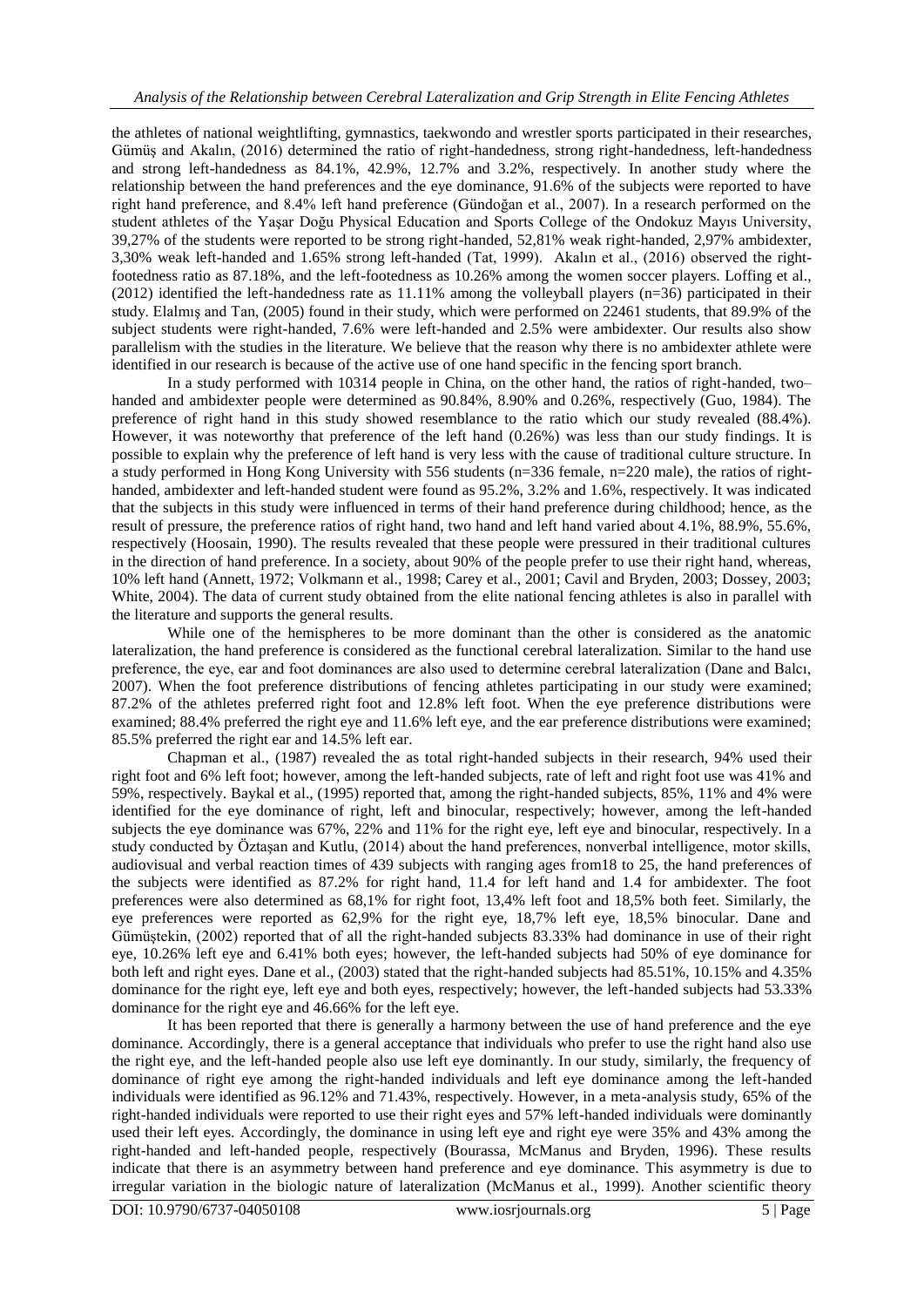about the hand preference is the Prevıc theory. Prevıc argued that the hand preference originates from the position of baby in the uterus (Prevıc, 1991). The baby may remain in normal position, head down, back left and right ear front positions in mother"s womb. Thus, in a normal posture, the bladder pressures the right craniofacial region and results in narrowing the outer – inner ear distance in the right ear so that the conduction speed increases in the right ear. The increase in the right ear conduction rate leads to higher stimulation in the left hemisphere and it develops better than the right hemisphere. The dominance of the left hemisphere of the brain results in right hand, foot, and eye dominance (Yıldırım and Dane, 2007). Dane and Bayırlı, (1998) reported that there are advantages in young adults who are right-handed for the right ear and left-handed for left ear. In addition, Dane et al., (2002) also determined that the lengths of the left and right ear distances are also related to the right and left ear hearing sensitivities. In conclusion, studies performed by Dane et al., (2002) on the anatomical and auditory functions support the Prevıc hypothesis, and our results are also in parallel with the literature.

Among the fencing athletes participated in our study, the frequencies between the dominance of right hand and the dominance of right foot, eye and ear was determined as 90.29%, 96.12% and 94.17%, respectively. A statistically significant difference was found between the dominance of left hand and feet ( $p<0.05$ ). When compared the hand, foot, eye and ear dominances together, 86.41% of the subjects were dominantly observed to prefer the right hand, foot, eye and ear, and the left hemisphere of the brain was dominant. About 14.29% of the subjects; however, were observed to prefer left hand, foot, eye and ear dominantly, and the right hemisphere of the brain was dominant.

Several studies have been conducted in which the hand preference and dominant eye are examined together in order to determine the functional asymmetry of the brain; however, the relationship between the hand preference and the dominant eye has not been fully exploited. Based on the results of our study, the hand preference and eye and ear preference were precipitated in parallel; however, an opposite relationship between left hand and foot preferences were identified. Our results show that there is a positive correlation between the dominant hand and the preferred eye and ear, and it is predicted that all three preferences may be reliable in determining cerebral hemispheres.

In a study conducted by Tarman, (2007), the relationship between the hand dominance and cerebral lateralization in musicians was investigated. Three-hundred and thirteen music graduate students from four different universities participated in the study. The Oldfield survey was used to determine the hand dominance, and 88% of the musicians were identified as right-handed, 5% ambidexter and 7% left-handed. In conclusion, the vast majority of the subjects participated in the study were right-handed and their left hemisphere was dominant. In a research performed by Börklü and Dolu, (2010) entitled as "the hemispheric differences in the audial stimulation potentials of the athletes,' the control and subject athletes, which their right-handedness and left-handedness ratio was kept the same, were studied via Annette hand preference survey, and they reached to a conclusion that while only one hemisphere was dominant in control group, two hemispheres were actively used by the athletes group.

The hemispheres are differentiated in anatomical and cellular levels within a process. These differences have given ability to one of the hemisphere to analyze time dimension relatively and the other hemisphere to gain the ability of analyzing in spatial dimension. Therefore, control of complex and sequential movements has been lateralized in the left hemisphere and control of the holistic-spatial functions in the right hemisphere (Pençe, 2000).

The grip strength of the dominant hand was 44.2 kg among the right-handers, 43.9 kg among the lefthanders, and were 42.8 kg and 41.5 kg for the nondominants, respectively. For the right-handed individuals, the difference between dominant right hand and nondominant hand grip strength was 3.16%, and this ratio was identified as 5.46% for the left-handed individuals. Gümüş and Akalın (2016) identified the dominant hand grip strength as 57.6±15.0 kg among the right-handed athletes of national weightlifting, gymnastics, taekwondo and wrestlers. This value was  $53.5\pm7.7$  (p=0.748) for the left-handed athletes of the same branches. For the nondominant hands; however, these values were  $47.5\pm12.4$  kg and  $47.5\pm9.2$  kg (p=0.542), respectively. The researcher also identified that the difference between dominant and nondominant hand grip strength was 19.27% for the right-handers and 11.21% for the left-handers. In a study performed by Peterson et al., (1989) on male and female students (n=310), there was 12.72% difference between the dominant and the nondominant hand grip strength among right-handed student. However, this value was 0.08% among the left-handed students.

This study revealed that there has been a relationship between the hand dominance and the handgrip strength ( $p=0.065$ ,  $p=0.081$ ). This shows that athletes who have been forced to use hands actively and dominantly in a sport branch have started to operate their both hands or hemispheres unwilled after a while. Making sport is thought to dominate the use of both hemispheres, and influencing the dominant and nondominant hand development in a parallel level.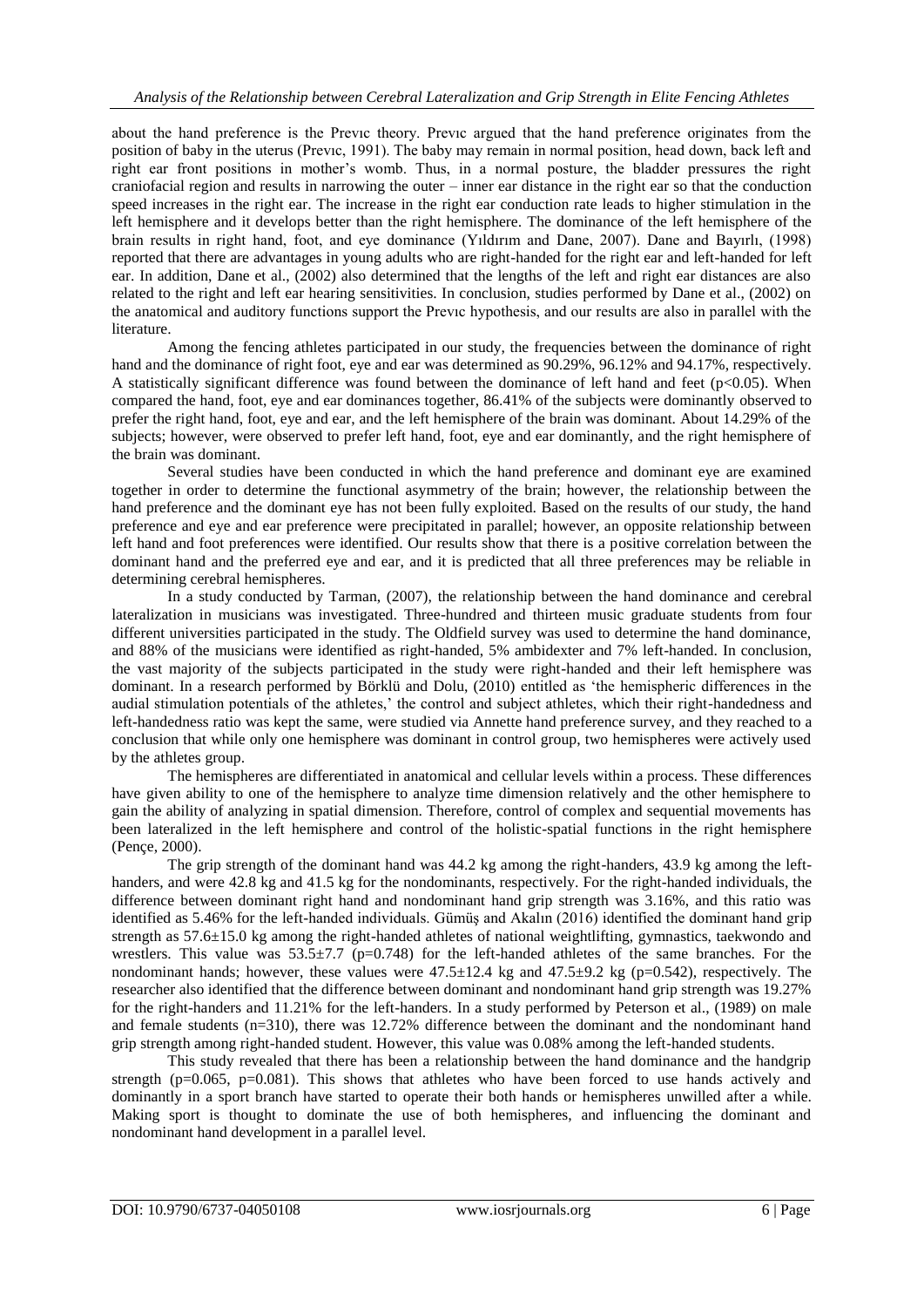## **V. Conclusion**

Functional asymmetry of the brain is of interest to many scientific fields, and especially dominantly left-handed athletes is important in the selection of talent in sport branches. This tradition in sport is based on the very old style and is seen as an indispensable element in talent selection and afterwards. It was observed in this research that there was a relationship between handedness and hand strength in fencing sport. Left brain hemisphere was thought to be dominant according to functional lateralization.

It has been observed that the athletes participating in our study use preferably the right hand, foot, eye and ear. Accordingly, it has been anticipated that the fencing athletes participated in our study might be using the left hemisphere as a dominant hemisphere.

#### **References**

- [1] Aggleton JP, Wood CJ, Is there a left-handed advantage in "ballistic" sports? *International Journal of Sport Psychology, 21,* 1990, 46-47.
- [2] Annett MA, *Left, right, hand and brain: The right shift theory* Hove, UK: Lawrence Erlbaum Associates Ltd. 1985.
- [3] Aze´mar G, *L'homme asymme´trique: gauchers et droitiers face a` face.* Paris: CNRS e´ditions. 2003. Edwards S, Eaton AB, Howzat? Where is there an over-representation of left-handed bowlers in professional cricket in the UK? *Laterality, 1,* 1996, 45-50.
- [5] Faurie C, Schiefenho¨vel W, Le Bomin S, et al., Variation in the frequency of left-handedness in traditional societies. *Current Anthropology, 46*, 2005, 142-147.
- [6] Guiard Y, Left-handedness and performance: A review and a prospect. Current Psychology of Cognition, 1982: 2; 271-289.
- [7] Tan Ü, Alaskan S, Allometry and asymmetry in the dog brain: right hemisphere is heavier regardless of paw preference. *Inf. J. Neurosci, 35,* 1987, 189-194.
- [8] Geschwind N, Galaburda AM, Cerebral lateralization biological mechanisms. *Ass. and pathology.part I. Arch Neurol., 42,* 1985, 428-459.
- 
- [9] Kütükçüoğlu Y, *El Baskınlığının Yönü ve Derecesinin Araştırılması* Ankara: GATA Nöroloji AD, Uzmanlık Tezi, 1993. [10] Özbek H: *Takım Sporu Yapan Kişilerde Hemisferik Farklılıkların Elektrodermal Aktivite ile Belirlenmesi*, Fizyoloji AD, Yüksek Lisans Tezi, 2008.
- [11] Tan U, The distribution of Geschwind scores to familial left handness. *Intern J Neurosci, 42,* 1988, 85-105.
- [12] Barut Ç, Özer CM, Yünten Z, et al., Genç Erişkinlerde El, Ayak ve Göz Tercihi Sıklığının Belirlenmesi, *Zonguldak Karaelmas Üniversitesi Tıp Fakültesi Dergisi Medi Forum, 2(2),* 2004.
- [13] Bourassa DC, McManus IC, Bryden MP, Handedness and eye-dominance: A metaanalysis of their relationship. *Laterality, 1(1),* 1996, 5-34.
- [14] Elias LJ, Bryden MP, Footedness is a better predictor of language lateralization than handedness. *Laterality, 3(1),* 1998, 41–51.
- [15] Annett M: *Left, right hand and brain, the right shift theory*. London, Lawrence Erlbaum Associates,1985.
- 
- [16] Tanrıdağ O, *Teoride ve Pratikte Davranış Nörolojisi*. Istanbul; Nobel Tip Kitapevi; 1994: 80-81. [17] Dossey L, Left handedness: insupport of the ten-percenters. *Alternative Theraphies in Health and Medicine, 9(5),* 2003, 10-18.
- [18] McManus IC, *"The history and geography of human handedness"*, Language Lateralization and Psychosis. Ed. Iris E. C. Sommer and René S. Kahn. 1st ed. Cambridge: Cambridge University Press, 2009: 37-58.
- [19] Augustyn C, Peters M, On the relation between footedness and handedness. *Perceptual and Motor Skills, 63,* 1986, 1115-1118.
- [20] Hijazi MMK, Attention, Visual Perception and their Relationship to Sport Performance in Fencing. *Journal of Human Kinetics, 39,* 2013, 195-201.
- [21] Tan U, The distribution of hand preference in normal men and women. *International Journal of Neuroscience, 41(1-2*), 1988, 35–55. [22] Kulaksız G, Gozil R, The effect of hand preference on hand anthropometric measurements in healthy individuals. *Annals of Anatomy, 184(3),* 2002, 257–265.
- [23] Saudino K, McManus IC, Handedness, footedness, eyedness and earedness in the Colorado Adoption Project. *British Journal of Developmental Psychology, 16,* 1998, 167-174.
- [24] Mathiowetz V, Kashman N, Volland G, et al., Grip and pinch strength: normative data for adults. *Arch Phys Med Rehabil., 66,* 1985, 69-72.
- [25] Tan Ü, Çalıskan S, Allometry and asymmetry in the dog brain: right hemisphere is heavier regardless of paw preference. *Inf JNeurosci, 35,* 1987, 189-194.
- [26] Baker J, Schorer J, The Southpaw Advantage? Lateral Preference in Mixed Martial Arts. *PLoS One, 8(11),* 2013, e79793.
- [27] Uzun N, Alkan N, El Dominansı ve Adli Belge İncelemesi Açısından Önemi, *Yeni Symposium, 40(1),* 2002, 3-9.
- [28] Raymond M, Pontier D, Dufour AB, et al., Frequency-dependent maintenance of left handedness in humans. *Proc R Soc Lond B Biol Sci, 263,* 1996, 1627-1633.
- [29] Loffing F, Hagemann N, *Side bias in human performance: A review on the left-handers' advantage in sports*. In: Dutta T, Mandal M, Kumar S, editors. Bias in Human Behaviour. Hauppauge, NY: Nova Science, 2012: 163–182.
- [30] Grouios G, Motoric dominance and sporting excellence: Training versus heredity. *Percept Motor Skills, 98,* 2004, 53-66.
- [31] Bescós R, Esteve M, Porta J, et al., Prenatal programming of sporting success: Associations of digit ratio (2D:4D), a putative marker for prenatal androgen action, with world rankings in female fencers. *Journal of Sports Sciences, 27(6),* 2009, 625-632.
- [32] Voracek M, Reimer B, Dressler SG, Digit ratio (2D:4D) predicts sporting success among female fencers independent from physical, experience, and personality factors. *Scandinavian Journal of Medicine & Science in Sports, 20,* 2010, 853–860.
- [33] Gümüş M, Akalın TC, The hand preference of the national sportsmen and evaluation of the grasp forces. *International Journal of Academic Research, 8(6), 2016*, 45-50. Doi: 10.7813/2075-4124.2016/8-6/A.5.
- [34] Gündoğan NÜ, Yazıcı AC, Ögüs E, et al., El tercihi ile dominant göz arasındaki ilişkinin farklı yöntemlerle incelendiği farklı bir çalışma. *Türkiye Klinikleri J Med Sci, 27*, 2007, 155-163.
- [35] Tat H: *Genç erkek ve bayanlarda Lateralizasyonun El Kavrama Kuvveti ve Reaksiyon Zamanına Etkisi,* OMÜ Sağlık Bilimleri Enstitüsü Beden Eğitimi ve Spor Anabilim Dalı Yayınlanmamış Yüksek Lisans Tezi, Samsun, 1999.
- [36] Akalın TC, Gümüş M, Göktepe M, et al., Cerebral Laterality of Women Soccer's. *International Journal of Academic Research, 8(5),* 2016, 48-52.
- [37] Loffing F, Schorer J, Hagemann N. et al., On the advantage of being left-handed in volleyball: further evidence of the specificity of skilled visual perception, *Atten Percept Psychophys, 74(2),* 2012, 446-53.
- [38] Elalmış DD, Tan Ü, Hand preference in Turkish population. Intern. J. Neuroscience, 115, 2005, 705-712.